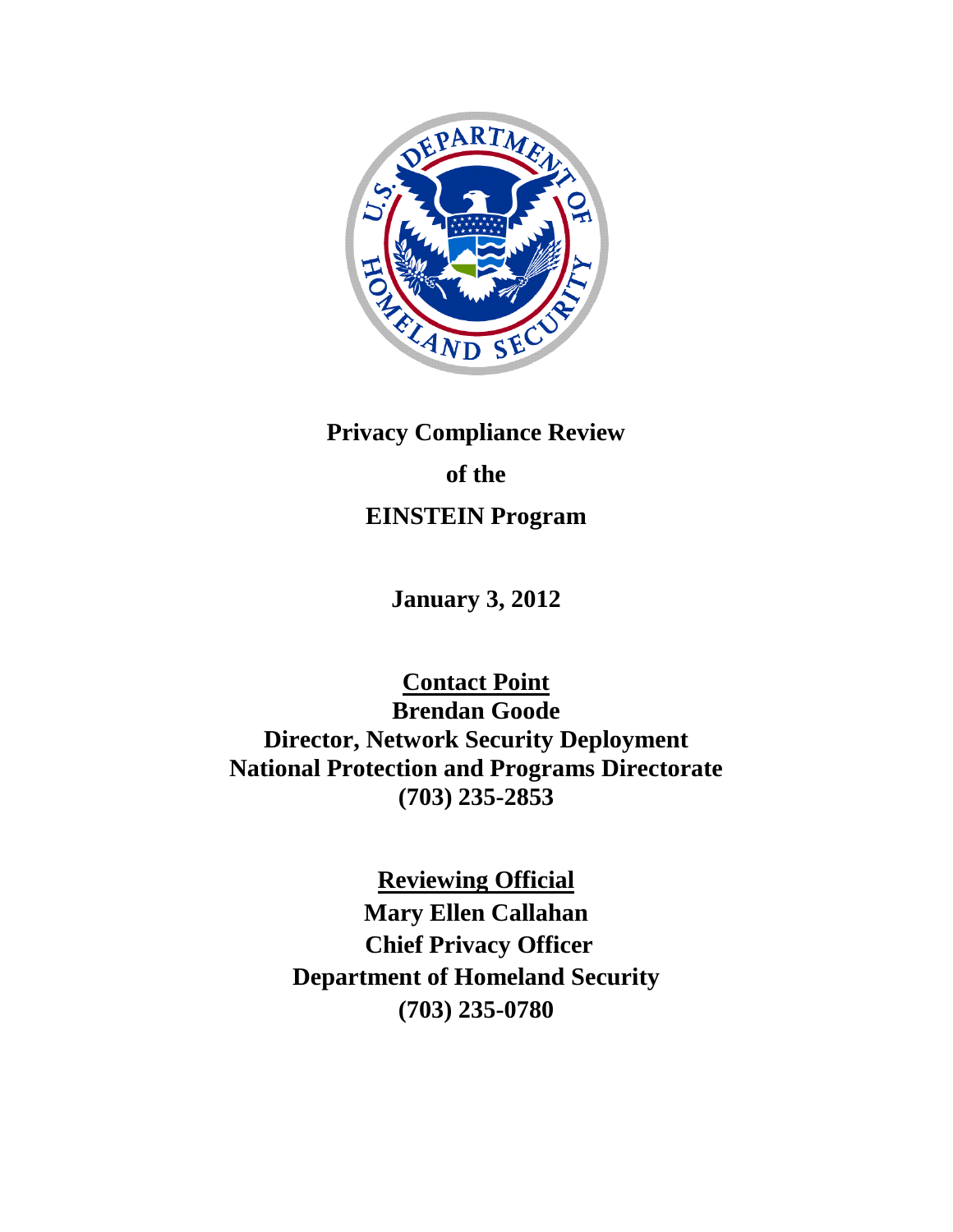#### **I. SUMMARY**

The Department of Homeland Security (DHS) National Protection and Programs Directorate (NPPD) National Cyber Security Division (NCSD) launched the EINSTEIN program in 2004 as a computer network intrusion detection system to help protect federal executive agency information technology enterprises. NCSD deployed EINSTEIN in phases including EINSTEIN 1, EINSTEIN 2, and the Initiative 3 Exercise (Exercise), with each phase adding new functionality.

The first phase, EINSTEIN 1 was launched in 2004 and serves as an automated process for collecting computer network security information from voluntarily participating federal executive agencies. EINSTEIN [1](#page-1-0) collects network flow records,<sup>1</sup> which identify the source Internet Protocol (IP) address of the computer that connects to the federal system; the port the source uses to communicate; the time the communication occurred; the federal destination IP address; the protocol used to communicate; and, the destination port.

EINSTEIN 2, launched in 2008, incorporates network intrusion detection that monitors for malicious activity in network traffic to and from participating federal executive agencies. This gives the United States Computer Emergency Readiness Team  $(US-CERT)^2$  $(US-CERT)^2$  the ability to analyze malicious activity occurring across the federal IT networks resulting in improved computer network security into the basic platform of the EINSTEIN program capabilities. This network intrusion detection technology uses a set of custom signatures<sup>[3](#page-1-2)</sup> based upon known malicious network traffic. Each new level of EINSTEIN builds on the previous one but EINSTEIN 1 and 2 continue to operate as distinct programs as new capabilities are introduced to later versions.

In 2010, NCSD launched the Exercise to identify the ability of an existing Internet Service Provider to select and redirect internet traffic from a single participating government agency through the Exercise technology. The Exercise applied intrusion detection and prevention measures to that traffic and allowed for US-CERT to generate automated alerts about selected cyber threats. As the EINSTEIN program progresses EINSTEIN 1, 2 and eventually 3 will continue to work to prevent cyber threats from attacking the federal system and increase cybersecurity.

NCSD conducted Privacy Impact Assessments (PIAs) for each phase of the EINSTEIN program, which the DHS Privacy Office reviewed and approved. As NCSD looks ahead toward the next phase of the program to EINSTEIN 3, the DHS Privacy Office

<span id="page-1-1"></span><span id="page-1-0"></span><sup>&</sup>lt;sup>1</sup> "Flow records" are records of connections made to a federal executive agency's IT systems.<br><sup>2</sup> US-CERT is the operational arm of the National Cyber Security Division (NCSD) at the Department of Homeland Security (DHS). US-CERT's mission is to improve the nation's cybersecurity posture, coordinate cyber information sharing and proactively manage cyber risks to the nation while protecting the constitutional rights of Americans.

<span id="page-1-2"></span> $3$  Signatures are specific patterns of network traffic that affect the integrity, confidentiality, or availability of computer networks, systems, and information. For example, a specific signature might identify a known computer virus that is designed to delete files from a computer without authorization.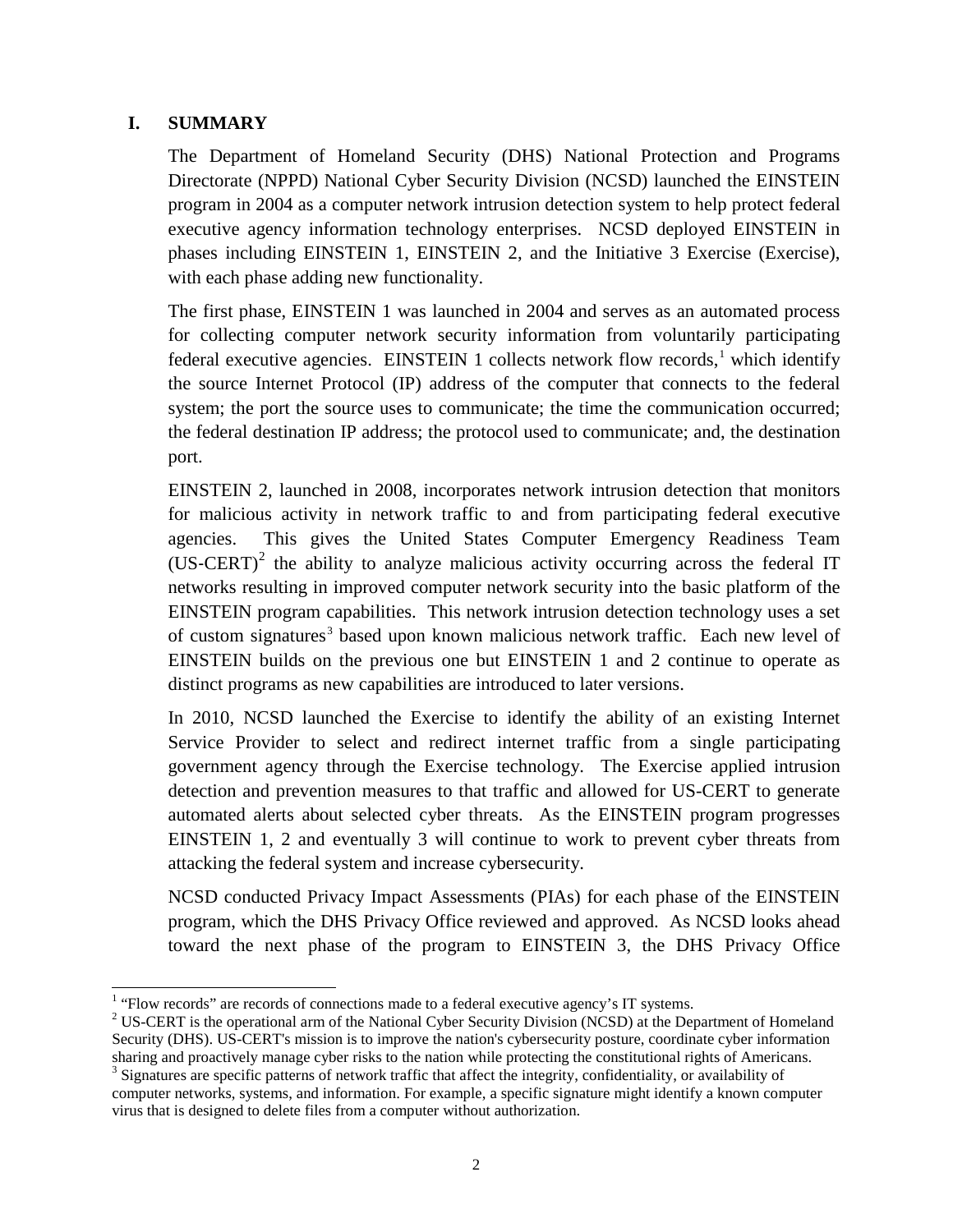determined that conducting a Privacy Compliance Review (PCR) would be timely to ensure the accuracy of compliance documentation and transparency of the EINSTEIN program moving forward. [4](#page-2-0)

The primary objective of the PCR was to assess NCSD's compliance with existing privacy compliance documentation, specifically the EINSTEIN 2 (May 19, 2008) and Initiative 3 Exercise (March 18, 2010) PIAs.<sup>[5](#page-2-1)</sup> To address our objective, the DHS Privacy Office reviewed Standard Operating Procedures (SOPs), Concept of Operations for National Cybersecurity Protection System (NCPS) – which includes EINSTEIN capabilities, international agreements, and signature templates. The DHS Privacy Office also held a question and answer session with NPPD/NCSD leadership, conducted two visits of the US-CERT analyst site, and interviewed US-CERT analysts who use, have access to, and are responsible for the accuracy of EINSTEIN program capabilities.

The review was conducted from May to July 2011 and was led by the DHS and NPPD Privacy Offices. Throughout the review, the DHS Privacy Office collaborated with the leadership of NPPD and NCSD including the: former US-CERT Director; Acting US-CERT Director; US-CERT Deputy Chief of Operations; Network Security Deployment, System Sustainment and Operations Section Chief; and Director, Network Security Deployment. NPPD/NCSD recently hired a senior privacy analyst to work on privacy protections and issues for the EINSTEIN program. This review occurred before the analyst could be fully integrated into the general practices of NCSD.

#### **II. FINDINGS**

The DHS Privacy Office found NPPD/NCSD generally compliant with the requirements outlined in the EINSTEIN 2 PIA and Initiative 3 Exercise PIA. Specifically, NPPD/NCSD is fully compliant on collection of information, use of information, internal sharing and external sharing with federal agencies, and accountability requirements. The DHS Privacy Office identified actions taken to address retention and training requirements as outlined in the relevant EINSTEIN PIAs, but additional actions by the program are needed to bring them into full compliance with these requirements. The DHS Privacy Office is making five recommendations to strengthen program oversight, external sharing, and bring NPPD/NCSD into full compliance with retention and training requirements. NPPD agreed with our findings and is taking steps to address our recommendations.

<span id="page-2-0"></span><sup>&</sup>lt;sup>4</sup> The DHS Privacy Office exercises its authority under Section 222 of the Homeland Security Act to assure that technologies sustain and do not erode privacy protections through the conduct of PCRs. Consistent with PRIV's unique position as both and advisor and oversight body for the Department's privacy sensitive programs and systems, the PCR is designed as a constructive mechanism to improve a program's ability to comply with assurances made in existing privacy compliance documentation.

<span id="page-2-1"></span><sup>&</sup>lt;sup>5</sup>See EINSTEIN 2: [http://www.dhs.gov/xlibrary/assets/privacy/privacy\\_pia\\_einstein2.pdf](http://www.dhs.gov/xlibrary/assets/privacy/privacy_pia_einstein2.pdf) and Initiative 3 Exercise: [http://www.dhs.gov/xlibrary/assets/privacy/privacy\\_pia\\_nppd\\_initiative3.pdf.](http://www.dhs.gov/xlibrary/assets/privacy/privacy_pia_nppd_initiative3.pdf)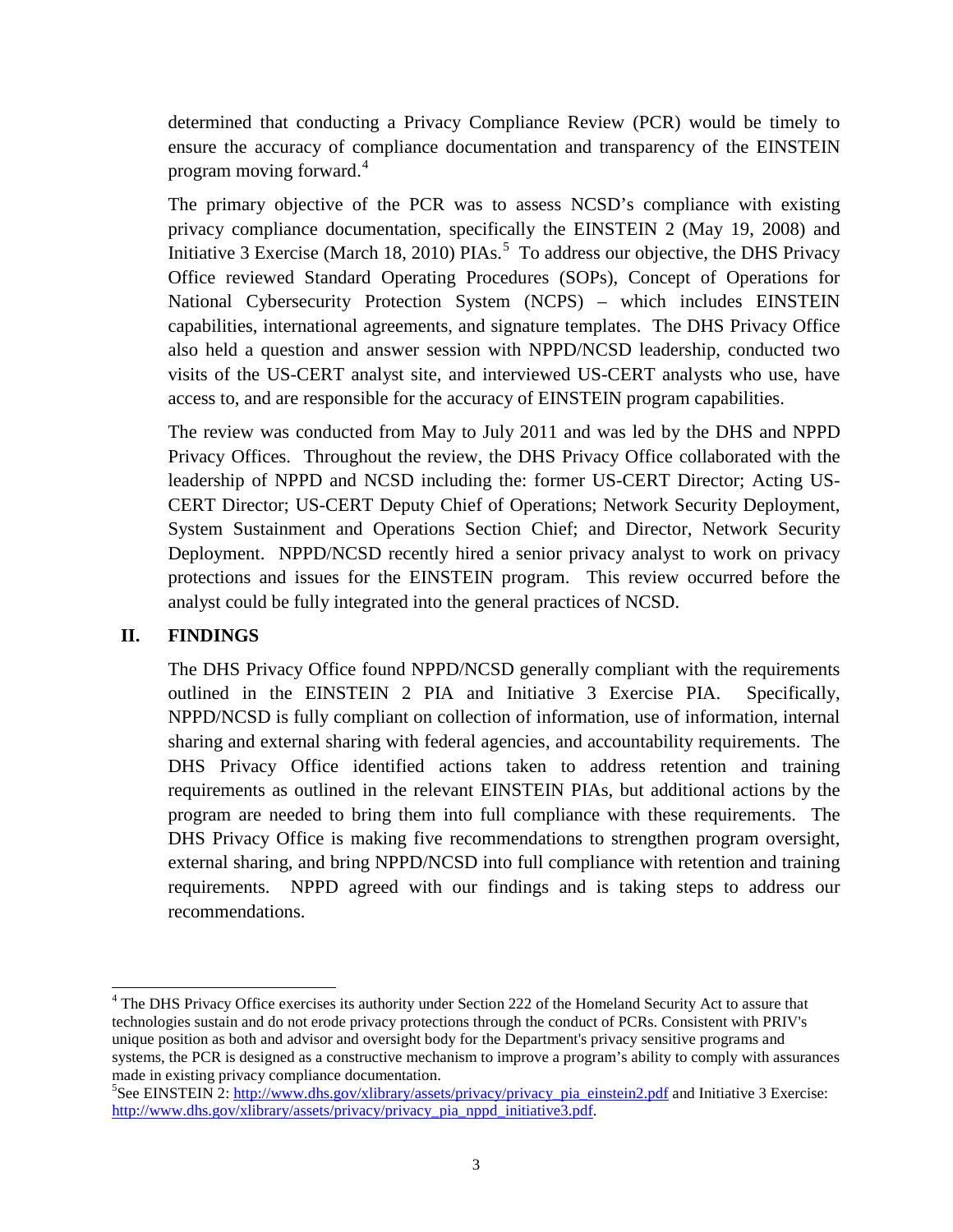#### **III. PRIVACY COMPLIANCE REVIEW**

#### **Signatures**

*Requirements from the EINSTEIN 2 PIA and the Initiative 3 Exercise PIA:* Signatures, as defined, are specific patterns of network traffic that affect the integrity, confidentiality, or availability of computer networks, systems, and information. For example, a specific signature might identify a known computer virus that is designed to delete files from a computer without authorization.

NPPD/NCSD follows a specific process to create each signature so it only focuses on a specific cyber threat. The signatures are subject to review by the Office of General Counsel, the Oversight and Compliance Office of US-CERT, as well as the DHS and NPPD Privacy Offices. US-CERT deploys signatures that use Personally Identifiable Information (PII) only if the signatures have been approved in accordance with written procedures and only for the purpose of detecting cyber threats. If a deployed signature captures more network traffic than is necessary or relevant to understand a cyber threat, that signature is considered to be failing, and will be reviewed and modified or removed, thus further limiting the amount of data US-CERT analysts receive.

*Review:* PRIV reviewed the process used to create signatures. The DHS Privacy Office reviewed a sample of signatures, all the templates used to create signatures, and all the signatures that target PII. The DHS Privacy Office reviewed the procedures for a failing signature including rewriting or deleting the signature when necessary. The DHS Privacy Office also interviewed US-CERT analysts who create signatures and run signatures through the EINSTEIN program capabilities.

*Finding:* The DHS Privacy Office found NPPD/NCSD to be in compliance with the requirements outlined in the EINSTEIN 2 PIA and Initiative 3 Exercise PIA. NPPD/NCSD, through signatures, does not collect more PII than necessary to detect cyber threats and when extraneous PII is collected, it is removed completely and quickly.

*Recommendation:* To ensure a more accountable signature process, the DHS Privacy Office recommends inclusion of the NPPD Privacy Office along with the DHS Privacy Office in the review of templates for types of signatures that could contain PII.

#### **Collection of Information**

*Requirements from the EINSTEIN 2 PIA and the Initiative 3 Exercise PIA*: EINSTEIN 2 and the Exercise observe Internet traffic from the federal executive branch and deploy signatures and alerts on suspected cyber threats. Information is collected only when it relates to a specific cyber threat and only when a signature signals that the information is a match to a known or suspected cyber threat. US-CERT reviews and processes the data in accordance with its written information handling procedures. The procedures, as outlined in the PIAs, state that US-CERT personnel must determine if PII collected is necessary for subsequent US-CERT analysis in furtherance of its network security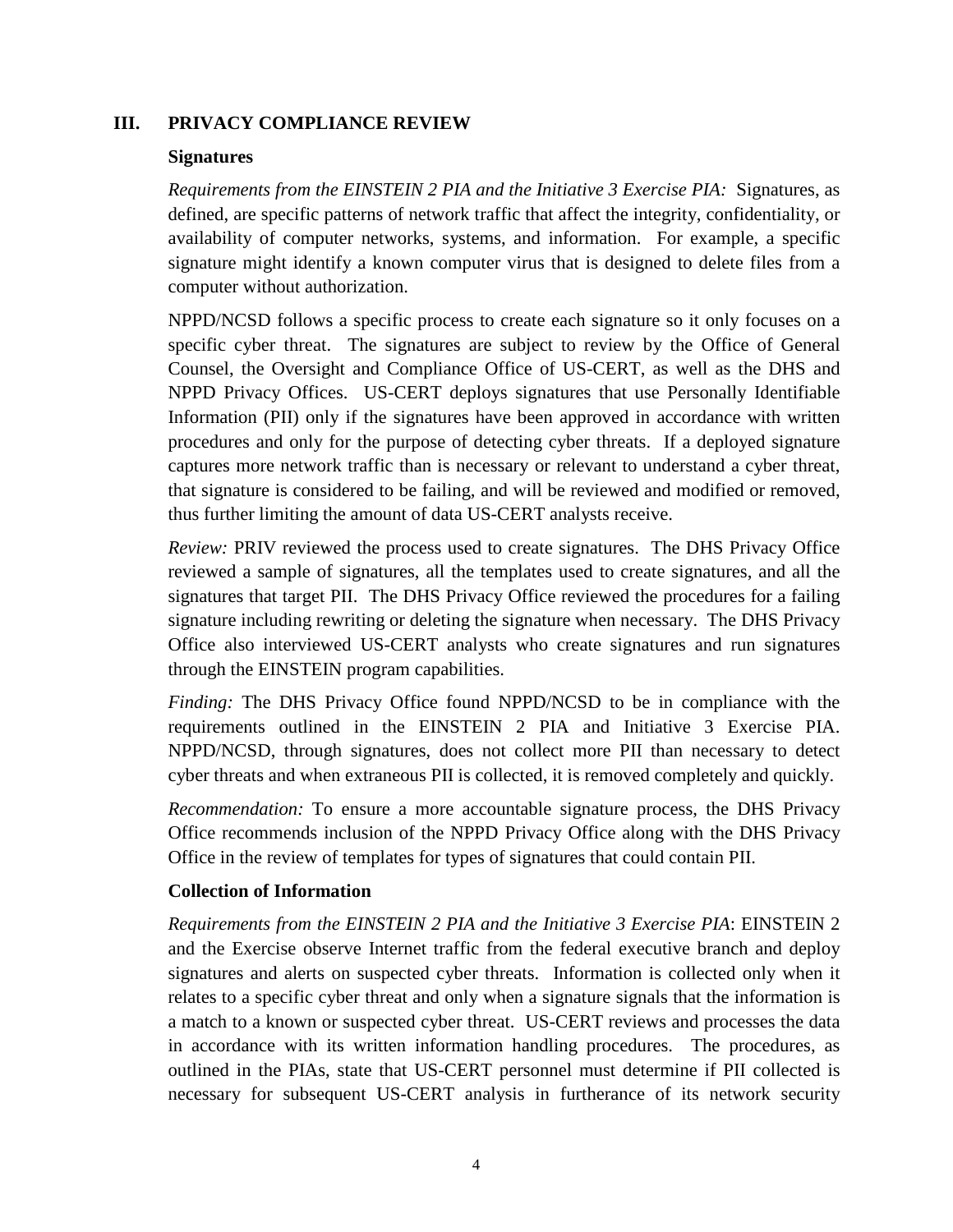activities and protection of federal systems before such data is further processed or retained. Information deemed unnecessary for subsequent US-CERT analysis is purged. When PII is required for analysis, the US-CERT personnel will log the need and report the use of PII to the US-CERT director and the oversight and compliance officer.

*Review*: NPPD/NCSD did collect PII during the operations of EINSTEIN 2 but not during the Initiative 3 Exercise. The PII included email header and the body of the email message and its collection was the result of one signature targeting a known cyber threat. The DHS Privacy Office interviewed US-CERT analysts about their handling practices regarding this signature. In addition, the DHS Privacy Office reviewed SOP 108 – Identifying Sensitive Information: PII Handling and Minimization and SOP 110 – PII Handling and Minimization to determine if appropriate procedures were in place to ensure that PII is retained only when reasonably necessary and under sufficient protections.

*Finding*: The DHS Privacy Office found NPPD/NCSD in compliance with the requirements and procedures outlined in the EINSTEIN 2 PIA and Initiative 3 Exercise PIA. For example, for PII collected during the operation of EINSTEIN 2, US-CERT analysts reviewed the PII to determine its link to a known cyber threat and then deleted it in accordance with SOP 108. Further, SOP 108 and SOP 110 provide adequate procedures to ensure PII is retained only when reasonably necessary and under sufficient protections. SOP 108 details accurately labeling the PII, requiring encryption and limiting dissemination of the PII to only those necessary for further analysis. Additionally, SOP 110 requires reporting the retention of PII through the US-CERT chain of command and to the oversight and compliance officer.

*Recommendation*: To strengthen these procedures, the DHS Privacy Office recommends NPPD/NCSD update SOP 108 and 110 to reference the newly appointed NPPD/NCSD senior privacy analyst. This update should include quarterly reviews by the NPPD/NCSD senior privacy analyst of any PII retained, including descriptions of why it is necessary to retain the PII and a process to verify deletion. This update is currently in progress.

#### **Use of Information**

*Requirements from the EINSTEIN 2 PIA and the Initiative 3 Exercise PIA:* NPPD/NCSD views Internet traffic for the federal executive branch for the following specific uses: 1) to identify cyber threats or 2) notify another agency that it may have a cyber threat. When NPPD/NCSD identifies a cyber threat, it issues a report to the specific agency that has a cyber threat or to the entire federal executive branch. The reports are only handled by trained and experienced computer network security professionals subject to oversight and audits.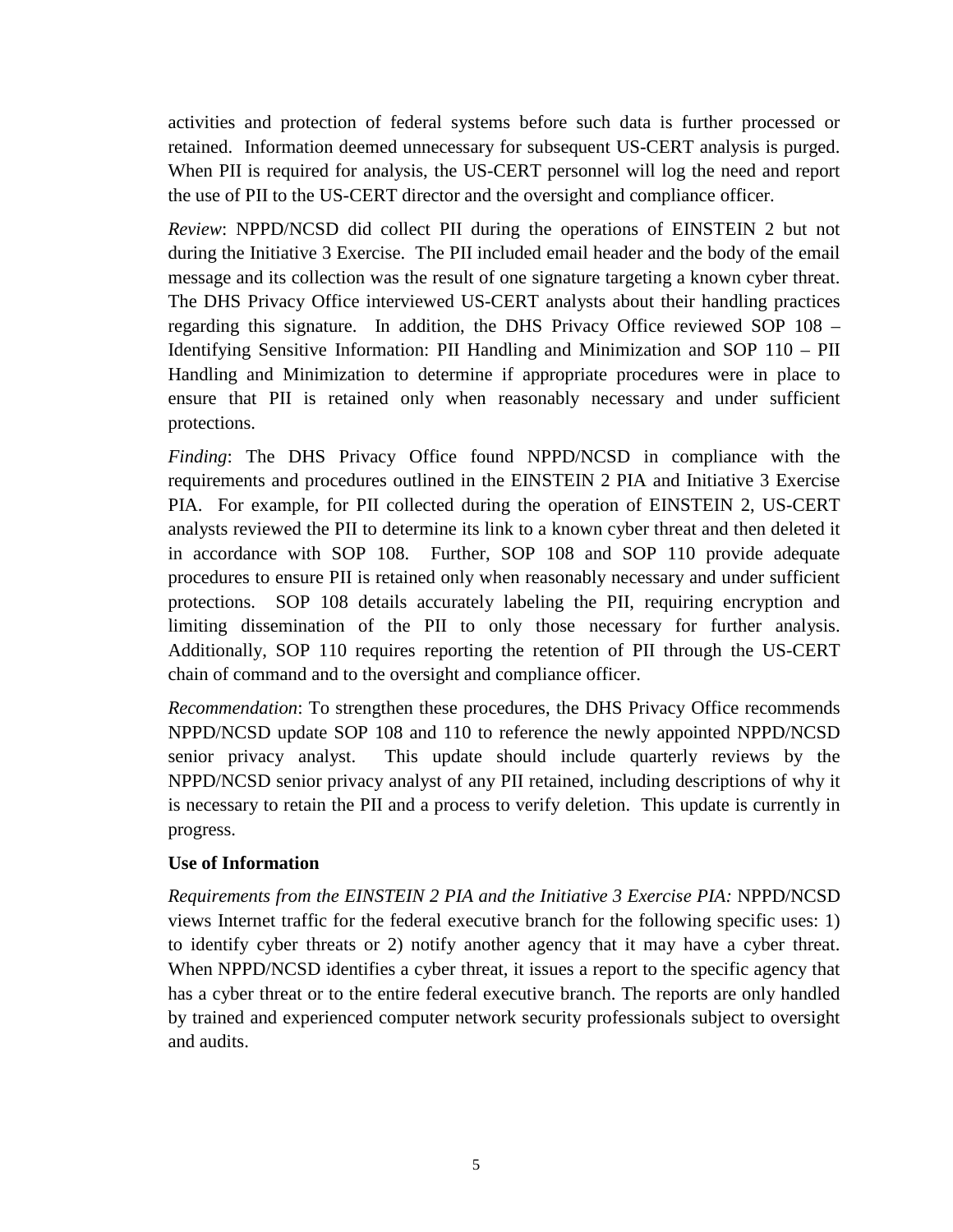*Review:* The DHS Privacy Office interviewed US-CERT analysts and reviewed their procedures for issuing reports to other agencies about cyber threats. The DHS Privacy Office also reviewed a sample of the reports issued to other agencies.

*Finding:* The DHS Privacy Office found NPPD/NCSD to be in compliance with the requirements outlined in the EINSTEIN 2 PIA and Initiative 3 Exercise PIA.

### **Retention of Information**

*Requirements from the EINSTEIN 2 PIA and the Initiative 3 Exercise PIA:* A retention schedule and disposal policy for this initiative needs to be established and approved by the NPPD records officer and the National Archives and Records Administration (NARA). Any information collected related to a cyber threat will be maintained for up to three years.

*Review:* The DHS Privacy Office interviewed NPPD/NCSD and NPPD Privacy officials to identify retention practices and whether a records retention schedule had been established and approved by the NPPD records officer and NARA.

*Finding:* NPPD/NCSD follows a draft records retention schedule and a disposal policy that has been prepared but has not yet been submitted to NARA for approval. Current practice from NPPD/NCSD calls for storing operational data for only six months and archival data for no more than three years but usually for a shorter period.

*Recommendation:* To fully establish these procedures, the DHS Privacy Office is recommending that NPPD/NCSD finalize their records schedules and submit to NARA for approval. NCSD is currently working with NPPD Privacy to finalize its records schedules and submit for approval to NARA.

## **Internal and External Sharing and Disclosure**

*Requirements from the EINSTEIN 2 PIA and the Initiative 3 Exercise PIA:* NPPD/NCSD only shares information in the form of reports regarding specific cyber threats. These reports are shared internally within DHS in furtherance of the DHS cybersecurity mission. The reports are designed to minimize any PII found and only report on specific cyber threats.

External sharing through reports requires an executed Memorandum of Agreement (MOA) between NPPD/NCSD and the agency or other organization before any information can be shared.

*Review:* The DHS Privacy Office interviewed NPPD/NCSD officials and reviewed SOPs to identify internal and external sharing practices. The DHS Privacy Office also reviewed several MOAs in place between NPPD/NCSD and external agencies which included two international sharing agreements (Israel and India).

*Finding:* The DHS Privacy Office found NPPD/NCSD to be compliant with internal sharing and external sharing requirements. Internal sharing consists of reports sent by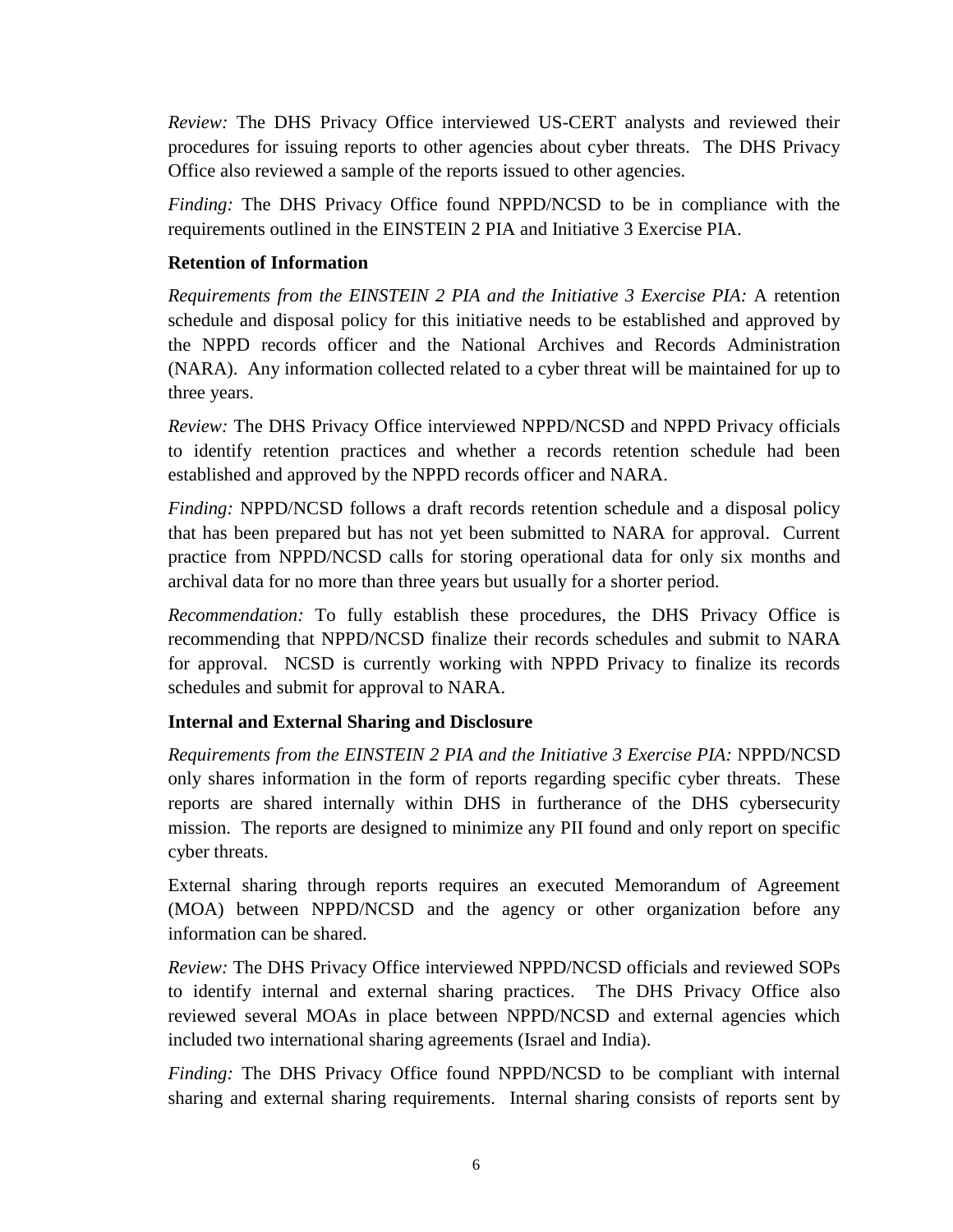NPPD/NCSD to DHS components. NPPD/NCSD has information handling SOPs in place that direct this sharing and ensure compliance. External sharing involves US-CERT providing reports to U.S. federal government agencies regarding possible threats to their systems. Federal agencies in return report possible cyber threats to their network to NPPD/NCSD to ensure broad knowledge of the threat is available. Before the reports are shared, an MOA is completed which outlines what information the reports contain regarding the cyber threats and the limits on sharing. The MOAs the DHS Privacy Office reviewed contain guidance on how to work with NCSD and outline of the specific roles of DHS and the partner agency.

During the Exercise, external sharing was limited to within the federal government but currently, US-CERT collaborates with foreign governments through the use of EINSTEIN 2 technology. US-CERT analysts share reports with international partners but the DHS Privacy Office found no SOPs outlining what information to share and what to withhold. The DHS Privacy Office requested any relevant information sharing agreements, and was provided with two MOAs (Israel and India). The DHS Privacy Office reviewed these agreements and found no restrictions or guidelines on sharing information like PII. External sharing internationally was not directly mentioned in the PIAs and US-CERT was unaware of the DHS Privacy Office's concerns.

*Recommendations:* Moving forward, the DHS Privacy Office recommends that US-CERT require a provision describing what PII is to be shared in the reports and retention rates in MOAs with all foreign partners. This should be done in consultation with the DHS Privacy Office and the DHS Office of International Affairs. Additionally, the DHS Privacy Office recommends that these reports be reviewed annually by the NPPD Privacy Office to ensure compliance and SOPs should be circulated to the US-CERT analysts so they are aware what information should and should not be shared with international partners.

#### **Training and Accountability**

*Requirements from the EINSTEIN 2 PIA and the Initiative 3 Exercise PIA:* NPPD/NCSD must provide privacy training for all analysts on an annual basis and on specific privacy issues related to the US-CERT's computer network defense responsibilities.

US-CERT must create procedures to ensure all data is handled correctly and in a secure manner. US-CERT will analyze the data collected in accordance with its written information handling procedures as outlined in its Standard Operating Procedures.

*Review*: The DHS Privacy Office interviewed NPPD/NCSD officials to identify privacy training and oversight practices. The DHS Privacy Office also reviewed information handling SOPs to identify accountability measures in place.

*Finding*: NPPD/NCSD provided initial privacy training on a quarterly basis but has not kept up with new staff or annual training for experienced staff. Currently, new staff and experienced staff receive basic DHS-wide privacy training but have not received privacy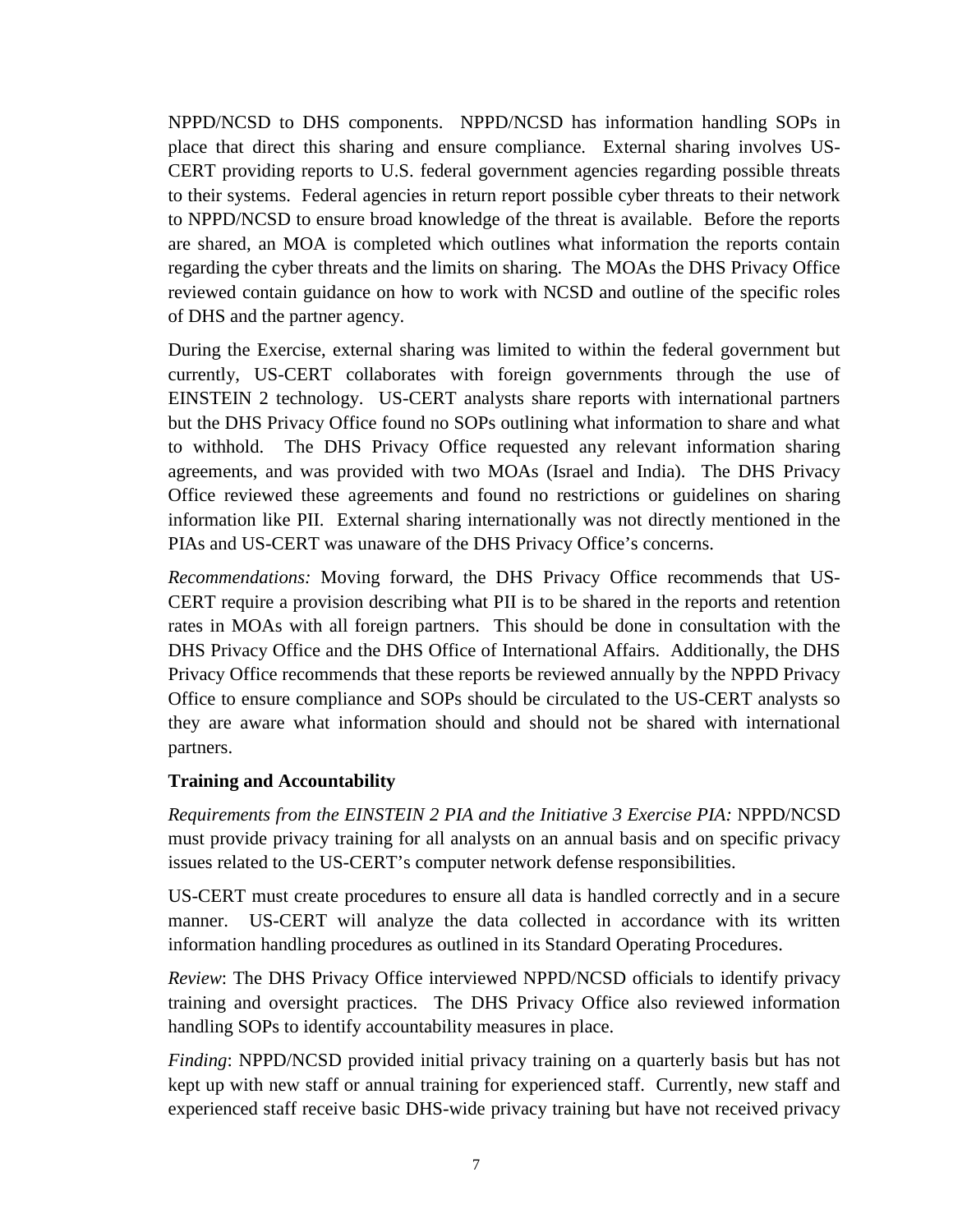training specific to the work at NPPD/NCSD since the former compliance officer vacated his position in November 2010. The new compliance officer started in May 2011. NPPD/NCSD has hired a senior privacy analyst and a compliance and oversight officer to resume the specific privacy training required in the PIAs. Additionally, the SOPs outline the need for additional privacy training and list specific requirements to be met. The DHS Privacy Office is recommending that NPPD/NCSD re-establish position-specific privacy training for all staff. NPPD/NCSD understands the need to develop privacy training specific to the EINSTEIN program and is working aggressively to accomplish that goal.

The DHS Privacy Office found NPPD/NCSD compliant on accountability requirements. Specifically, standard operating procedures such as SOP 445, which describe the process to obtain more detailed information on a known malicious IP address, were thorough and accounted for handling of PII. In addition, SOP 110 requires quarterly internal reviews to evaluate and assess compliance with NPPD/NCSD's information handling procedures. NPPD/NCSD recently hired a compliance and oversight officer to perform internal audits and compliance with SOPs.

*Recommendations:* The DHS Privacy Office is making several recommendations to improve NPPD/NCSD oversight. Specifically, the DHS Privacy Office recommends that the new compliance and oversight officer undertake the quarterly internal reviews referenced in SOP 110. Additionally, the DHS Privacy Office recommends amending SOP 445 and SOP 110 to include the NPPD/NCSD senior privacy analyst in reviews of the data handling procedures to ensure accountability. For example, if PII is encountered during the analysis process, the analyst is told to refer to SOP 108 and report the incident to the US-CERT supervisor. Finally, the DHS Privacy Office recommends that in addition to referencing SOP 108, the NPPD/NCSD senior privacy analyst receives a report on the PII as well.

#### **IV. CONCLUSION AND RECOMMENDATIONS**

NPPD/NCSD has worked hard to establish privacy protections for the EINSTEIN program as evidenced by our finding that NPPD/NCSD is generally compliant with the requirements outlined in the EINSTEIN 2 PIA and Initiative 3 Exercise PIA. Specifically, NPPD/NCSD is fully compliant on collection of information, use of information, internal sharing and external sharing with federal agencies, and accountability. The DHS Privacy Office identified actions taken to address retention and training requirements as outlined in the relevant EINSTEIN PIAs, but additional actions by the program are needed to bring them into full compliance with these requirements. The DHS Privacy Office is making five recommendations to strengthen program oversight, external sharing, and bring NPPD/NCSD into full compliance with retention and training requirements. The DHS Privacy Office recommends: